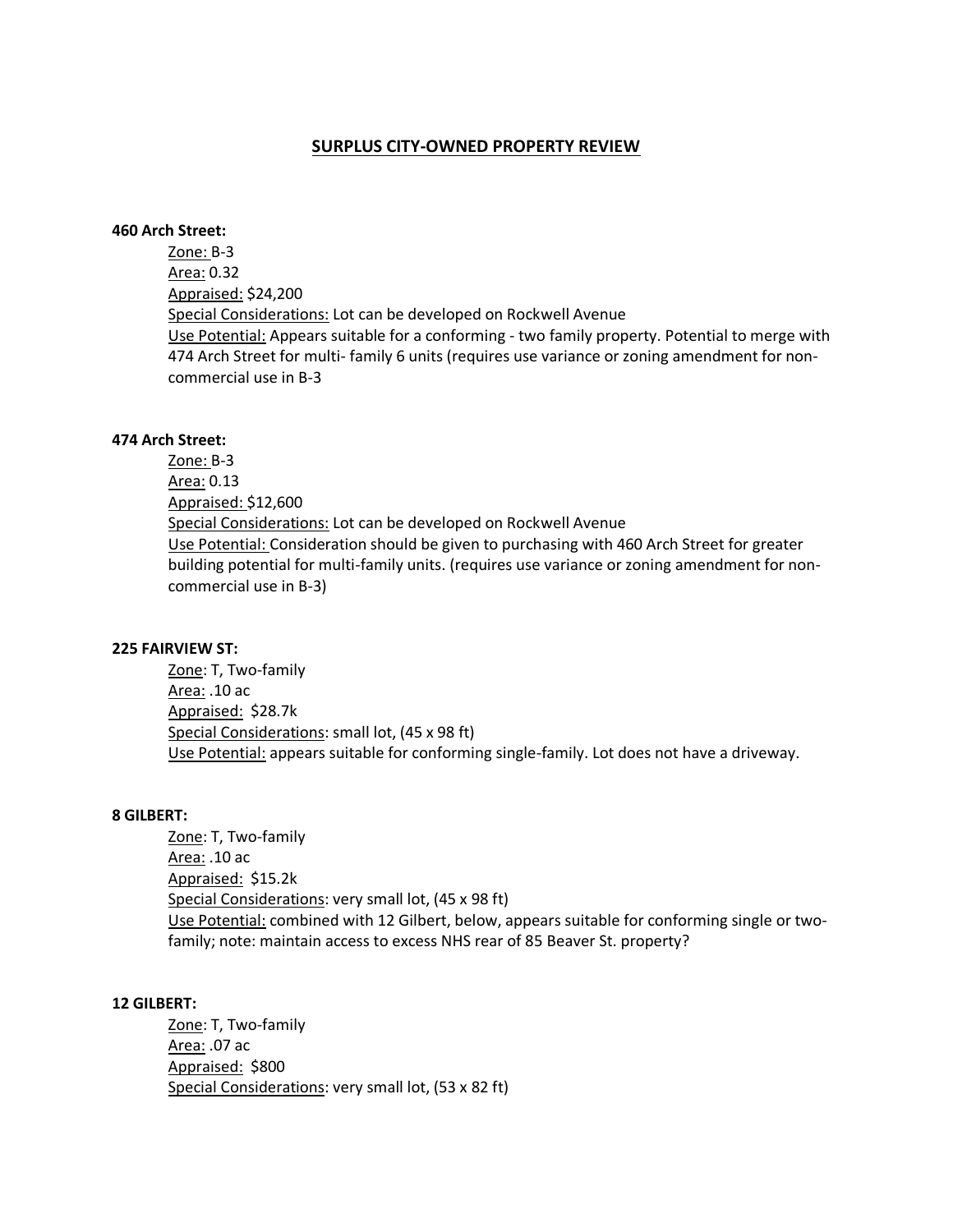Use Potential: combined with 8 Gilbert, above, appears suitable for conforming single or twofamily; note: maintain access to excess NHS rear of 85 Beaver St. property?

#### **115 ORANGE ST.:**

Zone: A-2, Multi-family Area: .15 ac Appraised: \$21.1k Special Considerations: Use Potential: appears suitable for conforming single-family or two-family. **NOTE: Easement Issue-Please inquire** 

#### **123 ORANGE ST:**

Zone: A-2, Multi-family Area: .15 ac Appraised: \$21.1k Special Considerations: minor topography issue Use Potential: appears suitable for conforming single-family or two-family

### **124 ROCKWELL Ave:**

Zone: B-3 Secondary Business Area: .24 ac Appraised: \$16k Special Considerations: topography; parking availability; access to Arch St. if comm. Use Potential: appears suitable for conforming two-family property; potential join with 132 Rockwell for multi-family 6-unit (requires use variance or zoning amendment for noncommercial use in B-3)

### **132 ROCKWELL Ave:**

Zone: B-3 Secondary Business Area: .24 ac Appraised: \$16k Special Considerations: topography; parking availability; access to Arch St., if comm. Use Potential: appears suitable for conforming two-family property, ) potential join with 124 Rockwell for multi-family 6 unit (requires use variance or zoning amendment for noncommercial use in B-3)

## **312 SOUTH MAIN:**

Zone: B-1 Neighborhood Business Area: .21 ac Appraised: \$37.3k Special Considerations: